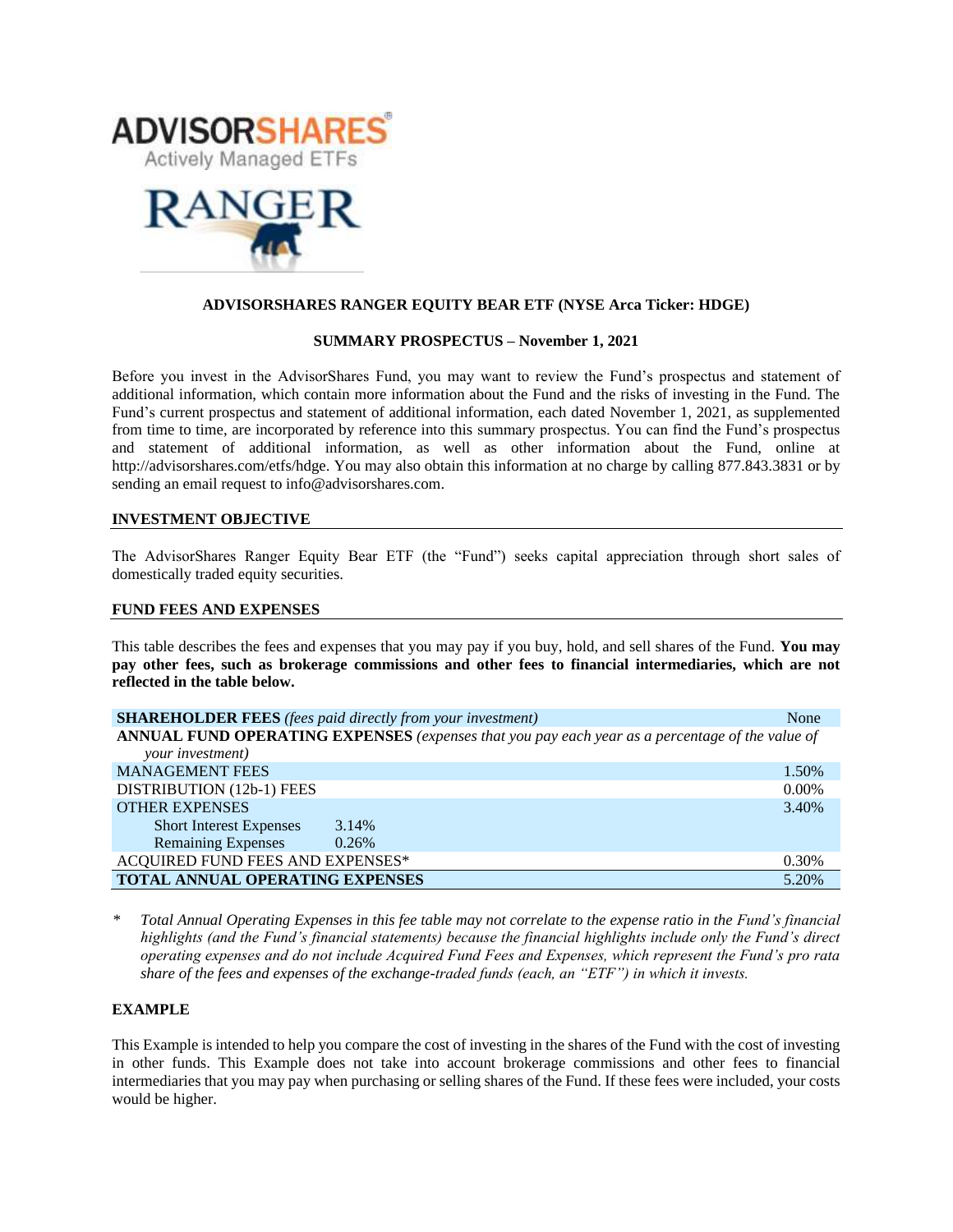The Example assumes that you invest \$10,000 in the Fund for the time periods indicated and then sell all of your shares at the end of those periods. The Example also assumes that your investment has a 5% return each year and that the Fund's operating expenses remain the same. Although your actual costs may be higher or lower, based on these assumptions your costs would be:

|                                             | 1 YEAR | 3 YEARS | 5 YEARS | 10 YEARS |
|---------------------------------------------|--------|---------|---------|----------|
| <b>AdvisorShares Ranger Equity Bear ETF</b> | \$519  | \$1,555 | \$2,587 | \$5.148  |
|                                             |        |         |         |          |

# **PORTFOLIO TURNOVER**

The Fund pays transaction costs, such as commissions, when it buys and sells securities (or "turns over" its portfolio). A higher portfolio turnover rate may indicate higher transaction costs and may result in higher taxes when Fund shares are held in a taxable account. These costs, which are not reflected in Total Annual Operating Expenses or in the Example, affect the Fund's performance. This rate excludes the value of portfolio securities received or delivered as a result of in-kind creations or redemptions of the Fund's shares. During the most recent fiscal year, the Fund's portfolio turnover rate was 669% of the average value of its portfolio.

## **PRINCIPAL INVESTMENT STRATEGIES**

The Fund is an actively managed ETF. Ranger Alternative Management, L.P. (the "Sub-Advisor") seeks to achieve the Fund's investment objective by short selling a portfolio of liquid mid- and large-cap U.S. exchange-traded equity securities, ETFs, exchange-traded notes ("ETNs") and other exchange-traded products (collectively with ETFs and ETNs, "ETPs"). Under normal circumstances, the Fund invests at least 80% of its net assets, plus any borrowings for investment purposes, in short positions in equity securities.

The Sub-Advisor implements a bottom-up, fundamental, research driven security selection process that seeks to identify securities with low earnings quality or aggressive accounting that may tend to mask operational deterioration and bolster the reported earnings per share over a short time period. In addition to these issues, the Sub-Advisor seeks to identify earnings driven events that may act as a catalyst to the price decline of a security, such as downwards earnings revisions or reduced forward earnings outlook. In addition to extensive quantitative analysis, careful consideration is given to qualitative analysis. The assessment of the management team, accounting practices, corporate governance and the company's competitive advantage are all key items. Once these quantitative and qualitative characteristics are thoroughly analyzed, the Sub-Advisor then determines if there is sufficient return to the stock price to warrant an investment. Once a position is included in the Fund's portfolio, it is subject to regular fundamental and technical risk management review. This continual review process seeks to identify problem positions early and enhances performance by removing them before they become significant issues for the portfolio. The Fund's strategy may frequently involve buying and selling securities, which may lead to relatively high portfolio turnover.

On a day-to-day basis, for investment purposes and to cover its short positions, the Fund may hold U.S. government securities, short-term high quality fixed income securities, money market instruments, overnight and fixed-term repurchase agreements, cash and cash equivalents with maturities of one year or less, and ETFs that invest in these types of instruments.

# **PRINCIPAL RISKS OF INVESTING IN THE FUND**

The Fund is subject to a number of risks, described below, that may affect the value of its shares, including the possible loss of money. As with any fund, there is no guarantee that the Fund will achieve its investment objective.

**Equity Risk.** The prices of equity securities rise and fall daily. These price movements may result from factors affecting individual issuers, industries or the securities market as a whole. In addition, equity markets tend to move in cycles which may cause stock prices to fall over short or extended periods of time.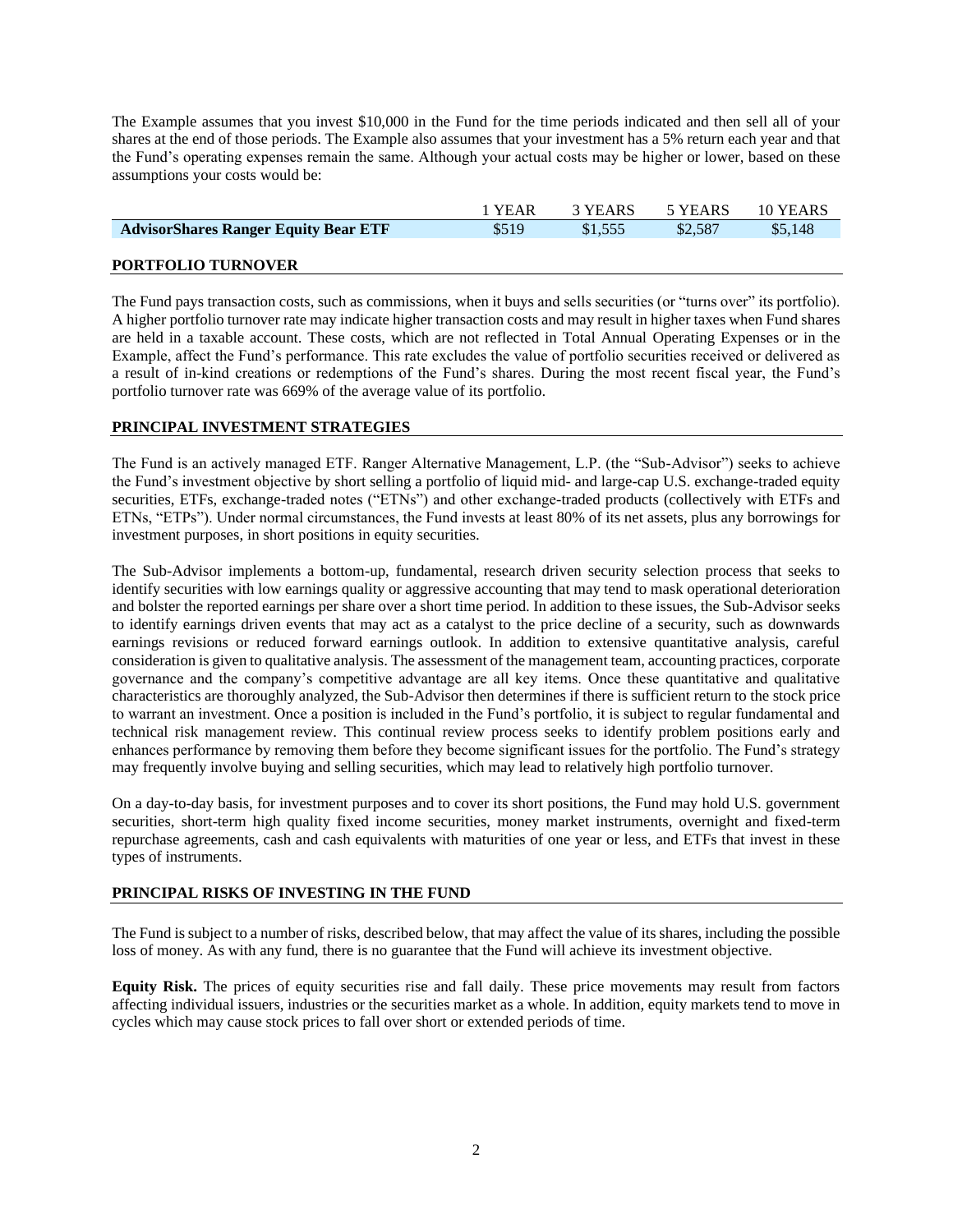**ETF Market Risk.** In stressed market conditions, the market for certain ETF shares may become less liquid in response to deteriorating liquidity in the markets for the ETF's underlying portfolio holdings. This adverse effect on liquidity for the ETF's shares in turn can lead to differences between the market price of the ETF's shares and the underlying value of those shares. In addition, there are a limited number of institutions that act as authorized participants. If these institutions exit the business or are, for any reason, unable to process creation and/or redemption orders with respect to the Fund, or purchase and sell securities in connection with creation and/or redemption orders, as applicable, and no other authorized participant steps forward to create or redeem, or purchase or sell securities, as applicable, Fund shares may trade at a premium or discount to their net asset value ("NAV") and possibly face operational issues such as trading halts and/or delisting. The absence of an active market in the Fund's shares could lead to a heightened risk of differences between the market price of the Fund's shares and the underlying value of those shares.

**Exchange-Traded Note Risk.** ETNs are senior, unsecured unsubordinated debt securities issued by an underwriting bank that are designed to provide returns that are linked to a particular reference asset or benchmark less investor fees. ETNs have a maturity date and generally are backed only by the creditworthiness of the issuer. As a result, the value of an ETN may be influenced by time to maturity, level of supply and demand for the ETN, volatility and lack of liquidity in the underlying market (*e.g*., the commodities market), changes in the applicable interest rates, and changes in the issuer's credit rating and economic, legal, political or geographic events that affect the underlying referenced market. ETNs also may be subject to commodities market risk and credit risk.

**Exchange-Traded Product Risk.** The Fund may invest in (or short) certain ETPs. Through its positions in ETPs, the Fund is subject to the risks associated the ETPs' investments, or reference assets/benchmark components in the case of ETNs, including the possibility that the value of the securities or instruments held by or linked to an ETP could decrease (or increase in the case of short positions). An ETP's lack of liquidity can result in its value being more volatile than the underlying portfolio investment or reference assets/benchmark components. In addition, certain ETPs may hold common portfolio positions, thereby reducing any diversification benefits.

**Fixed Income Securities Risk.** The Fund may be exposed to fixed income risk through its short positions in ETPs that primarily invest in, or have exposure to, fixed income securities. The value of an ETP's portfolio of fixed income securities, or an ETN's reference assets/benchmark components, will change in response to interest rate changes and other factors, such as the perception of the issuers' creditworthiness. During periods of falling interest rates, the value of outstanding fixed income securities generally rise. Conversely, during periods of rising interest rates, the value of fixed income securities generally decline.

**Illiquid Investments Risk.** This risk exists when particular Fund investments are difficult to purchase or sell, which can reduce the Fund's returns because the Fund may be unable to transact at advantageous times or prices.

**Large-Capitalization Risk.** Large-cap stocks tend to go in and out of favor based on market and economic conditions. During a period when the demand for large-cap stocks is less than for other types of investments -- small-cap stocks, for instance -- the Fund's performance could be reduced.

**Management Risk.** The Sub-Advisor continuously evaluates the Fund's holdings, purchases and sales with a view to achieving the Fund's investment objective. However, achievement of the stated investment objective cannot be guaranteed. The Sub-Advisor's judgment about the markets, the economy, or companies may not anticipate actual market movements, economic conditions or company performance, and these factors may affect the return on your investment.

**Market Risk.** Due to market conditions, the value of the Fund's investments may fluctuate significantly from day to day. Price fluctuations may be temporary or may last for extended periods. This volatility may cause the value of your investment in the Fund to decrease. Local, regional, or global events such as war, acts of terrorism, the spread of infectious illness or other public health issues, recessions, or other events could have a significant impact on the market generally and on specific securities. The market value of a security may also decline because of factors that affect a particular industry or industries, such as labor shortages or increased production costs and competitive conditions within an industry. Because of its link to the markets, an investment in the Fund may be more suitable for long-term investors who can bear the risk of short-term principal fluctuations, which at times may be significant.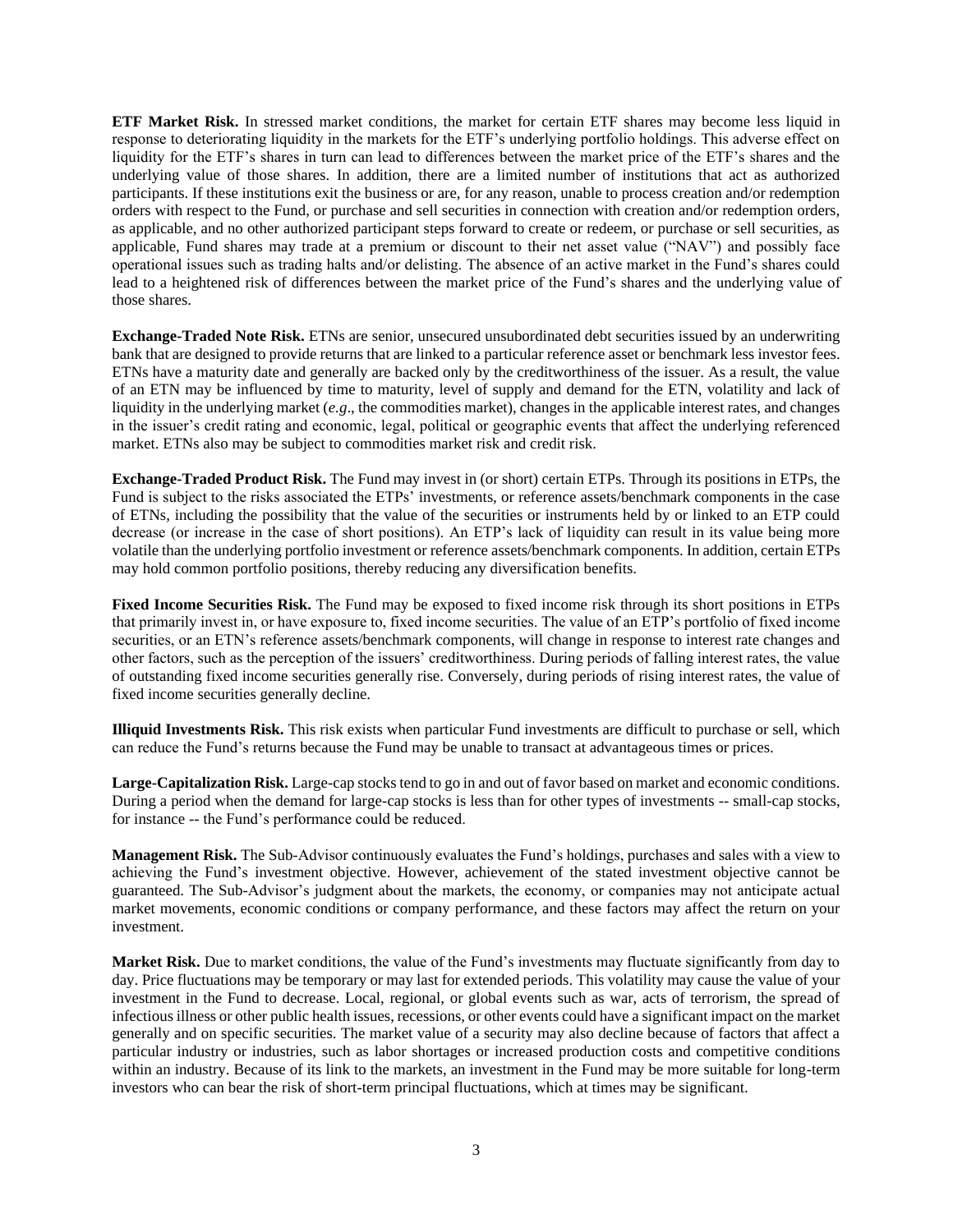**Mid-Capitalization Risk.** Mid-cap companies may be more volatile and more likely than large-cap companies to have limited product lines, markets, or financial resources, and to depend on a few key employees. Returns on investments in stocks of mid-cap companies could trail the returns on investments in stocks of large-cap companies or the equity market as a whole.

**Portfolio Turnover Risk.** The Fund may experience relatively high portfolio turnover, which may result in increased transaction costs and Fund performance that is lower than expected.

**Short Sales Risk.** Short sales are transactions in which the Fund sells a security it does not own. To complete the transaction, the Fund must borrow the security to make delivery to the buyer. The Fund is then obligated to replace the security borrowed by purchasing the security at the market price at the time of replacement. The price at such time may be higher or lower than the price at which the security was sold by the Fund. If the underlying security goes down in price between the time the Fund sells the security and buys it back, the Fund will realize a gain on the transaction. Conversely, if the underlying security goes up in price during the period, the Fund will realize a loss on the transaction. Any such loss is increased by the amount of premium or interest the Fund must pay to the lender of the security. Likewise, any gain will be decreased by the amount of premium or interest the Fund must pay to the lender of the security. Because a short position loses value as the security's price increases, the loss on a short sale is theoretically unlimited. Short sales involve leverage because the Fund borrows securities and then sells them, effectively leveraging its assets. The use of leverage may magnify gains or losses for the Fund.

**Trading Risk.** Shares of the Fund may trade above or below their net asset value NAV. The trading price of the Fund's shares may deviate significantly from their NAV during periods of market volatility and, in such instances, you may pay significantly more or receive significantly less than the underlying value of the Fund's shares. There can be no assurance that an active trading market for the Fund's shares will develop or be maintained. In addition, trading in shares of the Fund may be halted because of market conditions or for reasons that, in the view of the NYSE Arca, Inc. (the "Exchange"), make trading in shares inadvisable.

# **FUND PERFORMANCE**

The bar chart and table that follow show how the Fund has performed on a calendar year basis and provide an indication of the risks of investing in the Fund. The table also shows how the Fund's performance compares to the S&P 500 Index, which is a broad-based, unmanaged measurement of changes in stock market conditions based on the average of 500 widely held common stocks. Both the bar chart and the table assume the reinvestment of all dividends and distributions. Past performance (before and after taxes) does not necessarily indicate how the Fund will perform in the future.

Updated performance information is available on the Fund's website at www.advisorshares.com.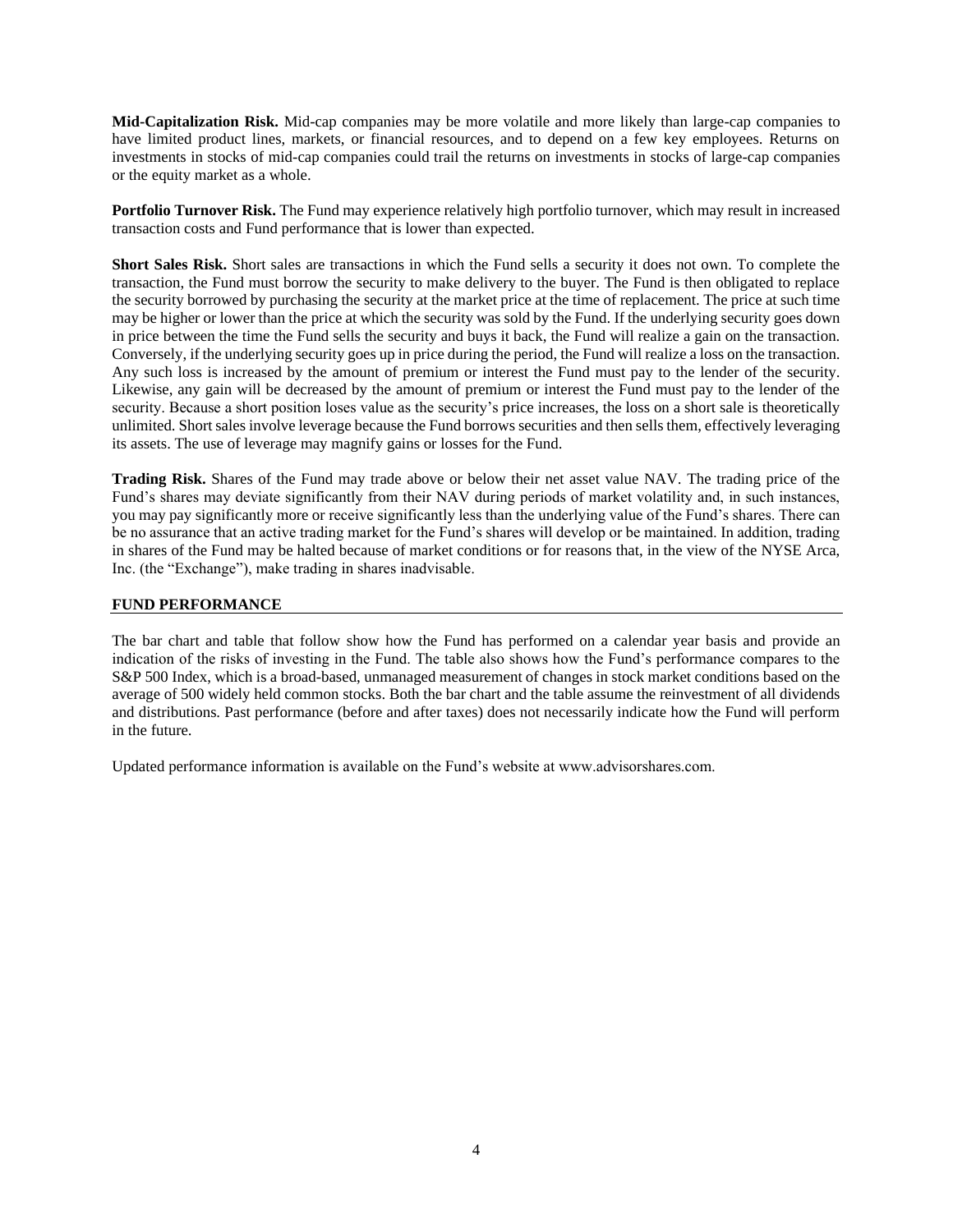# **Calendar Year Total Returns**



The Fund's year-to-date total return as of September 30, 2021 was -15.13%.

|                       | Return                 | Quarter/Year           |
|-----------------------|------------------------|------------------------|
| <b>Highest Return</b> | $20^{\circ}$<br>28.35% | $\sqrt{2020}$          |
| Lowest Return         | $-32.41%$              | $\frac{7020}{2}$<br>4O |

### **Best and Worst Quarter Returns (for the period reflected in the bar chart above)**

# **AVERAGE ANNUAL TOTAL RETURNS FOR THE PERIODS ENDED DECEMBER 31, 2020**

|                                                                    |            |            | <b>Since Inception</b> |
|--------------------------------------------------------------------|------------|------------|------------------------|
| <b>ADVISORSHARES RANGER EQUITY BEAR ETF</b>                        | 1 Year     | 5 Year     | (1/26/2011)            |
| <b>Return Before Taxes Based on NAV</b>                            | $-43.48\%$ | $-22.31\%$ | $-19.11\%$             |
| Return After Taxes on Distributions                                | $-43.48\%$ | $-22.32\%$ | $-19.12%$              |
| Return After Taxes on Distributions and Sale of Fund Shares        | $-25.74\%$ | $-14.62\%$ | $-10.55\%$             |
| S&P 500 Index (reflects no deduction for fees, expenses, or taxes) | 18.40%     | 15.22%     | 13.63%                 |

After-tax returns are calculated using the highest historical individual federal marginal income tax rates and do not reflect the impact of state and local taxes. Actual after-tax returns depend on your tax situation and may differ from those shown and are not relevant if you hold your shares through tax-advantaged arrangements, such as 401(k) plans or individual retirement accounts. In some cases, the return after taxes on distributions and sale of fund shares may exceed other average annual total returns due to an assumed tax benefit from any losses on a sale of shares at the end of the measurement period.

### **MANAGEMENT**

| <b>Name</b>                         | <b>Title</b>                              |
|-------------------------------------|-------------------------------------------|
| AdvisorShares Investments, LLC      | Advisor                                   |
| Ranger Alternative Management, L.P. | Sub-Advisor                               |
| <b>PORTFOLIO MANAGERS</b>           |                                           |
| <b>Name and Title</b>               | <b>Length of Service with Sub-Advisor</b> |

**John Del Vecchio,** *CFA, Portfolio Manager* **Brad H. Lamensdorf,** *Portfolio Manager, Trading and Market Strategist*

since August 2007 since February 2009